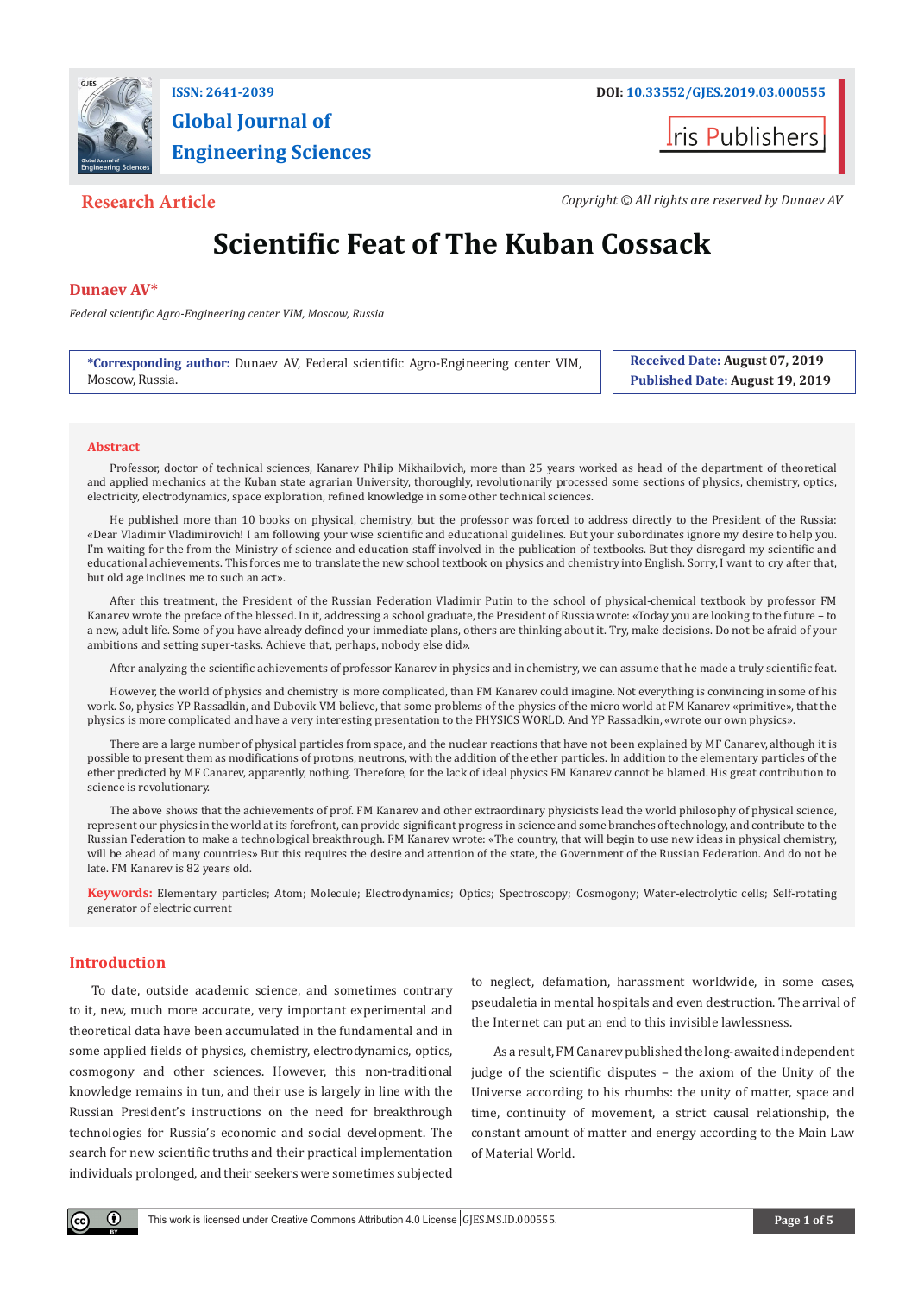FM Kanarev is one of the authors of revolutionary fundamental scientific knowledge. He convincingly showed, that the use of his achievements will allow Russia to make a significant technological breakthrough and be ahead of all countries in its development. He shows, the ruinousness for the development of science and technology in Russia and around the world of the suggestion of young people of some far-fetched, contrary to modern data, academic knowledge.

The purpose of the research - is to present and evaluate the outstanding scientific and applied developments of prof. FM Kanarev, with which the Russian Federation can accelerate its technological development in energy, electrical engineering, microelectronics, transport, to reach advanced scientific positions in physics, chemistry and some other sciences.

#### **Materials and Methods**

#### **System and methods**

Books, textbooks, manuals, scientific publications, websites and patents of prof. FM Kanarev [1-15], subjected to generalization.

#### **Results and Discussion**

The General scientific position of prof. FM Kanarev set forth below. For example, he showed that the main attributes of the world are:

- no one and nothing are not subject to space and therefore it is not relative, as in the theories of A Einstein, and absolutely absolute;
- matter, for which there is no reason to consider it absolute;

the most mysterious - time; in nature there are no phenomena, that can accelerate or slow down its flow, so time – absolutely. The fundamental property of these attributes is independence and existence together, which is determined by the axiom of their Unity. All elementary particles of the micro world phenomena and their interaction are only in the framework of the Unity axiom. The neglect of the axiom of Unity, committed by some authoritative scientists, as some outstanding physicists of the XXth century wrote, brought academic theoretical physics and chemistry from many Nobel laureates to a complete theoretical impasse;

he showed, that scientific research should begin with the origins of the question, and not with their current results, which are often false, dead-end:

streamlined the format of scientific postulates, axioms, hypotheses from Euclid to the present;

• ordered the main experimental data of the microcosm physics, including quantum mechanics;

explained the history of the creation of mathematical transformations of HA Lorentz, not correctly interpreted by A. Einstein in the «Theories of relativity», which was one of the factors of the complete impasse in modern theoretical physics.

Scientific and technical developments of FM Kanarev are as follows.

#### **a. In particle physics**

presented the structure, properties of a photon (23 constants, 50 formulas), an electron (7 constants, also 50 formulas), also extensively both a neutron and a proton;

• proved, that contrary to academic ideas (N Bohr, D Rutherford, P Schrödinger, V Pauli, P Dirac, L De Broglie and their other colleagues) the connection of electrons with the nuclei of atoms is not orbital rotation around the nucleus. Being several orders of magnitude larger, than the nuclei of atoms, electrons, spinning like a spindle, each in a straight line at its proton, approaching and moving away from the proton, can occupy up to 115 positions. After receiving a photon, the electron is removed from the nucleus, and radiating it – close to the nucleus. This representation helped to clarify many of the contradictions between the theories and experimental data, clarify the nature of the spectrum, other characteristics of the chemical elements, even when the hydrogen atom has many lines of the spectra due to such dynamics of the many position of his electron;

explained the structure of radiation from neutron, x-ray, ultraviolet, visible, infrared to radio waves; ridiculously just showed the absence of electromagnetic waves in the nature of the German physicist G. Hertz and Russian - AS Popov, but the presence radiation of photonic complexes only;

showed the dynamics of nuclear build-up of atoms by neutrons and protons, the structure of the atoms themselves from hydrogen to copper atom, which clearly illustrates the periodic law of the Russian multi-faceted scientist DI Mendeleev;

just explained the formation of atomic isotopes, where and how it happens, and which atoms do not have isotopes and why they cannot be;

• explained many, incomprehensible previously, phenomena in physics, chemistry.

#### **b. In other sciences**

made a fundamental contribution to electrodynamics (in electric machines, in electronics, not electrons work, but photons); explained the content of electric polices, called as PLUS and MINUS; confirmed, that there are no charges of different signs (plus and minus), in electrical engineering there is a single charge only of the electron, which previously adhered to only individual physicists; poles in electrical engineering explained the concentration of electrons with different directions of electric and magnetic poles, and not with different charges of electrons;

shallow misconceptions of the founders of quantum mechanics such developments as: the system of equations of electrodynamics of D.K. Maxwell, the hypothesis of the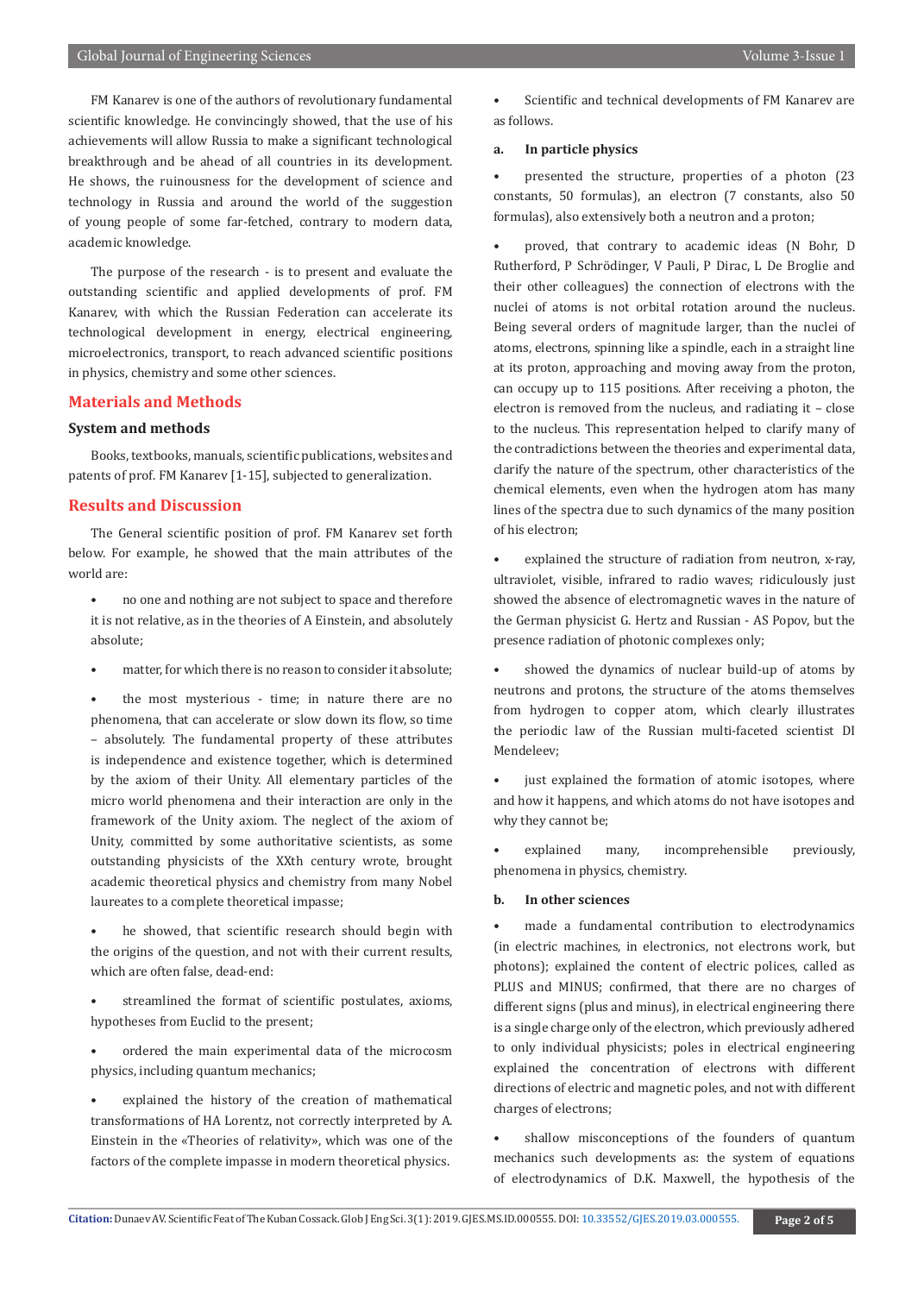origin of the universe after the giant explosion of one of the microcapsules of the substance;

- gave a mathematical apparatus for calculating the wavelengths of photons in the spectra of radiation of chemical elements and just revealed the secret of a huge number of spectral lines of atoms, ions, molecules;
- he explained many questions in astrophysics («black holes», relict radiation, red and blue shift of light spectra from galaxies, origin and development of the universe, etc.);
- deeply considered and explained the phenomena of diffraction, interference, polarization of photons, other optical phenomena, in its derived equations in the optics of black-body physicists such as M. Planck, Wilhelm Wien, then confirmed their discoveries;
- explained (laugh sinfully) the naivety of ideas about the "hole" conductivity in pnp - and npn transition layers of semiconductors;
- explained the reason for the failure of Fresnel's experience in detecting the movement of the Earth in the air;
- gave a mathematical model of the particle that is the basis of ether;
- clarified some of the issues of heat;
- drew attention to the structure of the carbon atom. which explains its unusual properties, the many forms of its compounds: graphite, graphene, graphane, fullerene, diamond and other rare structures, many organic compounds of carbon atoms;
- built the structure of benzene, water clusters, etc.; revealed three structures of water molecules, of which one is stable, and unstable can be resonantly low-cost dispersed; after the destruction of unstable molecules, their fragments absorb the energy of the ether, again connected to the molecules, and taken from the ether energy is released by heat or electricity, which depends on the form of action on the water and the type of (plasma-free) dispersion reaction of water molecules;
- this is the greatest physicist of all times and peoples, how can it be considered FM Kanarev, has created a water electrolysis cell, where the result of the pulsed resonant impacts on water thermal energy stands at 29 000% more of the cost of the destruction of water molecules; here the basis of the transport without external energy, which is especially draws the attention of the professor; in these developments FM Kanarev in Japan and created water-electric car, operating without any external energy that just need Russia, for example – agriculture;
- his view FM Kanarev has proven expertise in pulsed power engineering, the creation of a self-rotating generator current;
- he explained the work of combustion products of fuels (not gases of combustion products create operating pressure, but thermal and infrared photons); this and other ideas of FM Kanarev about the mechanism of action of combustion products in rocket engines and other subtle combustion processes can be effectively implemented;
- showed where there is a natural and possible man-made cold fusion, why the attempts of the creators of electromagnetic installations «Tokomak» for plasma synthesis of elements and thus the implementation of controlled thermonuclear reaction are in vain; showed that the released in the reactions of the proposed synthesis will not be thermal, x-ray photons only, they cannot be disposed of, they are not held, act destructively and receive the energy of reactions of such synthesis will not work;
- representations in the ordered physical chemistry of prof. FM Kanarev are IRRE-FUTABLE, confirmed by the most extensive experimental data, powerful mathematical apparatus (more than 1000 cross formulas, 176 drawings only in the monograph of the 2nd edition) and reject numerous scientific viruses of the cohort of Nobel laureates;
- as if in the end, FM Kanarev has established the MAIN LAW of the MATERIAL WORLD, describing the motion of elementary particles, atoms and molecules, described by a, mechanical by nature, Planck's constant.

Highly appreciating the scientific contribution of FM Kanarev in the physical and chemical sciences and in practice, managers have created him abroad 13 sites that are visited daily for 400-500 times, and a year more than 1 million times.

Japanese scientists and businessmen awarded FM Kanarev a thousand dollars three times, according to his ideas, they created a water-electric car; 10 years ago, they had an engine with a capacity of 0.5 kW, and now, probably, more.

FM Kanarev is the only one who correctly explained the cause of the accident at the Sayano-Shushenskaya hydro station in Russia, similar to other previous accidents at other stations. The Commission of specialists stated in the Act of examination of the accident: «Modern science cannot explain the cause of the accident», and FM Kanarev revealed this reason and the Russian parliamentarians took into account his explanations.

The cause of the accident is something like this: because of the faults of one of the hydraulic units, there was a significant vibration, recorded by sensors of even neighboring hydraulic units. As a result, there was an error in the data of the speed sensor of the hydraulic unit and it increased the speed of rotation for 5 seconds. At the same time, the rate of water flow from the turbine blades exceeded 38 m/s. This, together with the vibrations of the turbine, caused mechano-chemical dispersion of water molecules at a flow volume of 311.76 t/s from the cracks closed by vibrating blades. As a result of dispersion of water molecules there was a rapid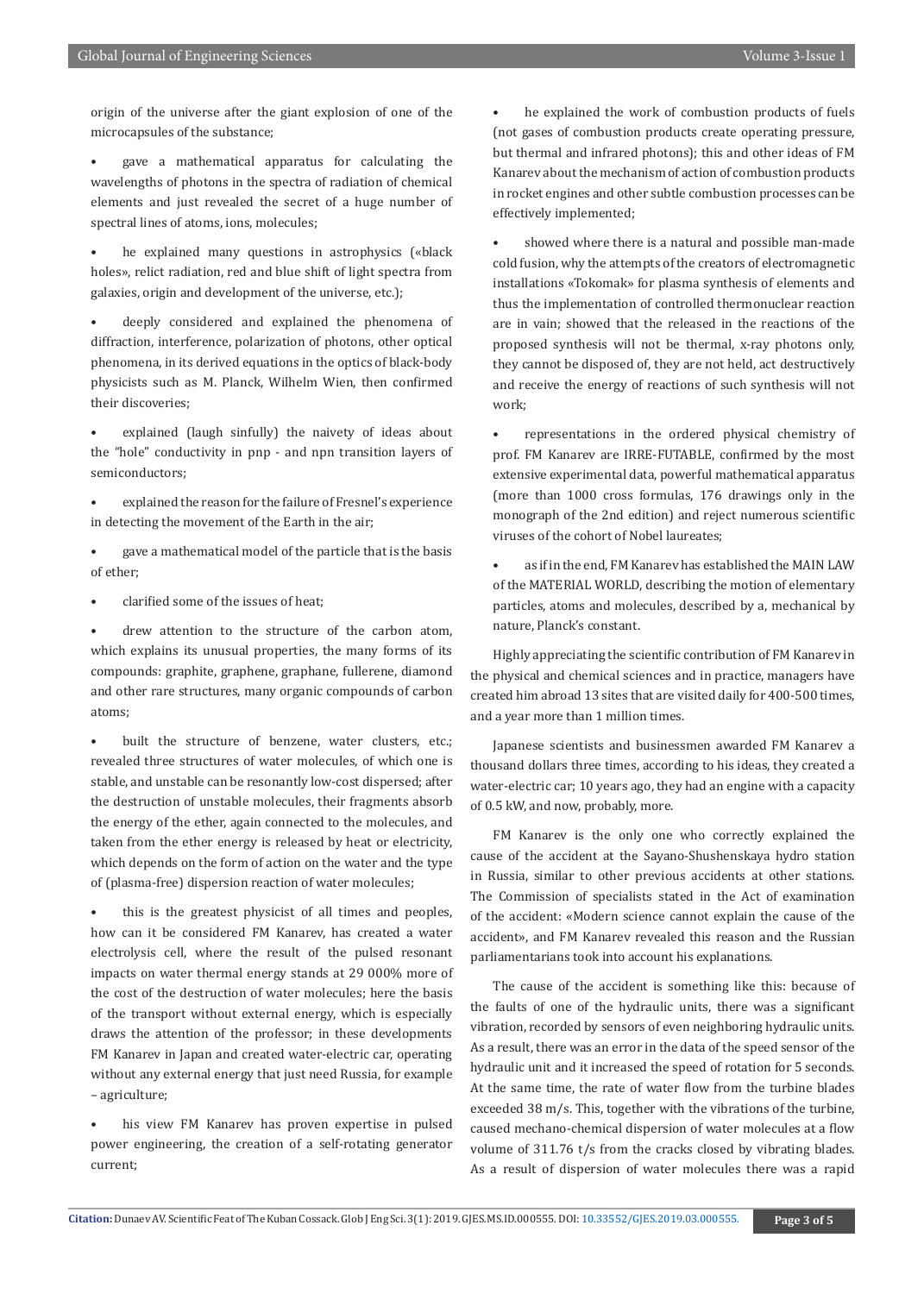formation of hydrogen and hydroxyl ions, their reverse reunification into molecules and clusters of water with an explosion created by photons, emitted by electrons of water molecules after their return synthesis and synthesis of clusters of water molecules. The blast created a pressure 72284 t (momentum in 722840 m/s) weight hydraulic unit 2578 t.

FM Kanarev wrote, that if he was visited not by foreigners, who were not few, but by a Russian patriot, he would reveal to him all the secrets in ensuring the operation of all Russian transport without consuming any energy.

Unfortunately, FM Kanarev states that in the whole history of mankind the prevailing stereotype of thinking in most people, and in scientists especially, is more common sense. Therefore, academic science ignores the extraordinary achievements of prof. FM Kanarev, rejecting the existing ideas.

#### **Discussion and Links**

Nevertheless, new physical knowledge of FM Kanarev is confirmed by many other publications, for example, reports of physicists: SA Sall from the «State optical Institute. academician S.I. Vavilov» the Russian Academy of Sciences with the name of the RUSSIAN GENIUS of the history of SCIENCE, and OH Derevensciy called THE MAGIC OF QUANTUM MECHANICS.

Philip Mikhailovich was repeatedly elected honorary President of next International physical forums, as none of the Russian scientists. Many scientists of the world expressed admiration for the achievements of FM Kanarev, in which he explained many incomprehensible things in different fields of physics and chemistry.

School textbook FM Kanarev, blessed by Russian President Vladimir Putin, does not disclose all the achievements of the scientist. In general, he has a dozen in-depth publications: monographs, titled, for example, «Theoretical foundations of physical chemistry of nanotechnology», «the Beginning of physical chemistry of the microcosm», more than 25 major publications on acute topics of science.

In monographs 2-nd edition given 840 answers on physical, chemistry, of microcosm. Important applied questions of physical chemistry and other aspects of sciences are considered by FM Kanarev in separate articles, protected by 23 patents.

I hope, colleagues, you will like the scientific revolutionary wealth of Philip Mikhailovich Kanarev. Philip Mikhailovich is always in touch.

However, the world of physics and chemistry is more complicated, than F.M. Kana-rev could imagine. But he can't be blamed for that. There are a large number of physical particles from cosmos, from nuclear reactions, not explained by FM Kanarev, although it is possible to present them as modifications of protons, neutrons with the addition of ether particles. But apart from the elementary particles of ether predicted by FM Kanarev, apparently, there is nothing more.

Shouldn't prof. FM Kanarev simplistic lighting tribology, not all correct as we would like in some developments. So, the physicist Yu P Rassadkin from city Dubna and the physicist VM Dubovik consider that some questions of physics of a microcosm at FM Kanarev «are a little primitive», that physics is more difficult. They have the very interesting representations of PHYSICS of the WORLD. And YP Rassadkin has published «The new physics», like his previous book «Physics of the solid state. Stable particle. Conversion of energy into mass of matter, electricity and magnetism».

Nevertheless, a huge contribution to science by prof. FM Kanarev - revolutionary and leads to substantial progress in science and technology worldwide. In general, the above shows, that Russian scientists seem to lead the world philosophy of physical science.

FM Kanarev wrote: « А country, that will begin to use new ideas in physical, chemistry will make a breakthrough in science and technology and will be ahead of many count-ryes». But not late. FM Kanarev is 82 years old. Therefore, he once again addressed the President of Russia: «Dear Vladimir Vladimirovich! I follow your wise scientific and educational directives. But your subordinates ignore my desire to help you. I am waiting for employees of the Ministry of science and education, engaged in the publication of textbooks. But they are dismissive of my scientific and educational achievements. This forces me to translate the new school textbook on physics and chemistry into English. Sorry, I want to cry after that, but old age inclines me to such an act».

#### **Summary**

The above indicates, that the achievements of prof. FM Kanarev and other extraordinary, not classical physicists, represent the Russian physics in the world as a frontline at world, can provide significant progress in science and some branches of technology, to contribute to the Russian Federation to make a technological breakthrough and to outstrip many countries in scientific and technological development. But this requires the desire and attention of the states and real scientists around the world.

#### **Acknowledgement**

None.

#### **Conflict of Interest**

No conflict of interest.

#### **References**

- 1. [Kanarev FM \(2010\) Personal a scientific site.](http://www.micro-world.su/)
- 2. Leader in the world; a day it is visited by about 400 scientists from around the world.
- 3. [Kanarev FM \(2010\) The new Russian General Physics and General](http://www.micro-world.su/index.php)  [Chemistry.](http://www.micro-world.su/index.php)
- 4. [Kanarev FM \(2010\) The Monograph of the microcosm.](http://www.micro-world.su/index.php)
- 5. [New Russian theoretical mechanics.](http://www.micro-world.su/index.php)
- 6. [Kanarev FM Transmutation of oxygen atoms in water molecules.](http://www.micro-world.su/index.php)
- 7. [The Italian experiment.](http://www.membrana.ru/particle)